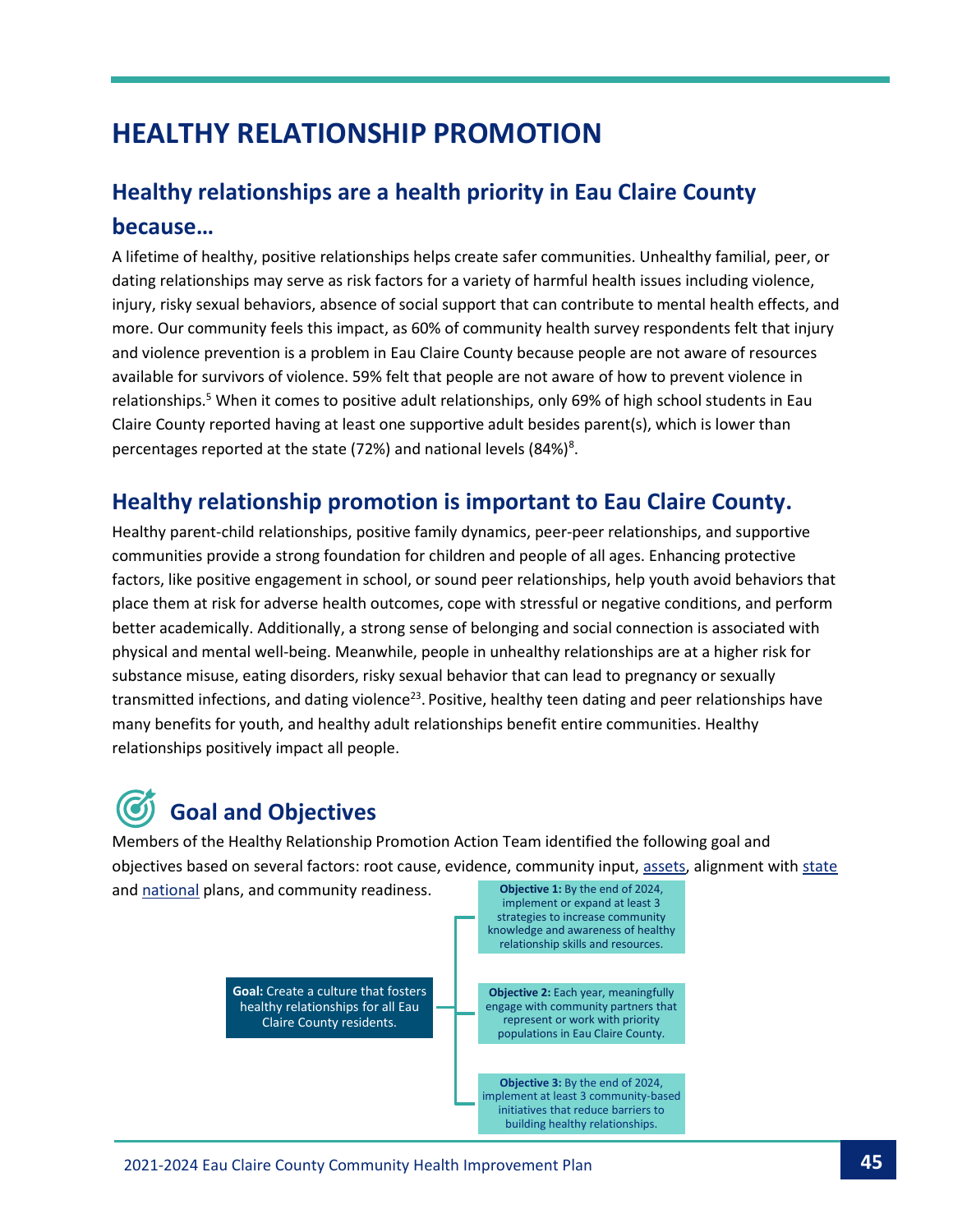### **How We Know We Are Making a Difference**

*Data indicators that will be used to measure success over time.*

Key:  $\checkmark$  or  $\checkmark$  indicates whether Eau Claire County did better or worse compared to Wisconsin or the nation.

| <b>Data indicator</b>                                                                                                     | <b>Eau Claire County</b> | <b>Wisconsin</b> | <b>United States</b> |
|---------------------------------------------------------------------------------------------------------------------------|--------------------------|------------------|----------------------|
| Percentage of high school/middle school students<br>who have at least one supportive adult besides<br>parent(s) $8$       | 69% HS<br>69% MS         | 72% HS           | 84%                  |
| Percentage of sexually active high school students<br>who used condoms the last time they had<br>intercourse <sup>8</sup> | 65%                      | 57%              | 54.3%                |
| Percentage of high school/middle school students                                                                          | 17% HS                   | 17% HS           | 17.4%                |
| who have been electronically bullied in the past 12<br>months <sup>8</sup>                                                | 19% MS                   |                  |                      |
| Percentage of high school/middle school students                                                                          | 64% HS                   | 61% HS           | 61.1%                |
| who strongly agree that they feel like they belong at<br>school <sup>8</sup>                                              | 72% MS                   |                  |                      |

### *MMM* Current Stakeholders

*Stakeholders involved in Healthy Relationship Promotion Action Team work*

- Augusta High School Bolton Refuge House Community Representatives Eau Claire Area Hmong Mutual Assistance Association Eau Claire City-County Health Department Eau Claire County SPARK Program Fall Creek High School
- Family Support Center Life Without Limits Marshfield Clinic Health System McKinley Charter School Northwest Regional Juvenile Detention Center Restorative Justice United Way of the Greater Chippewa Valley